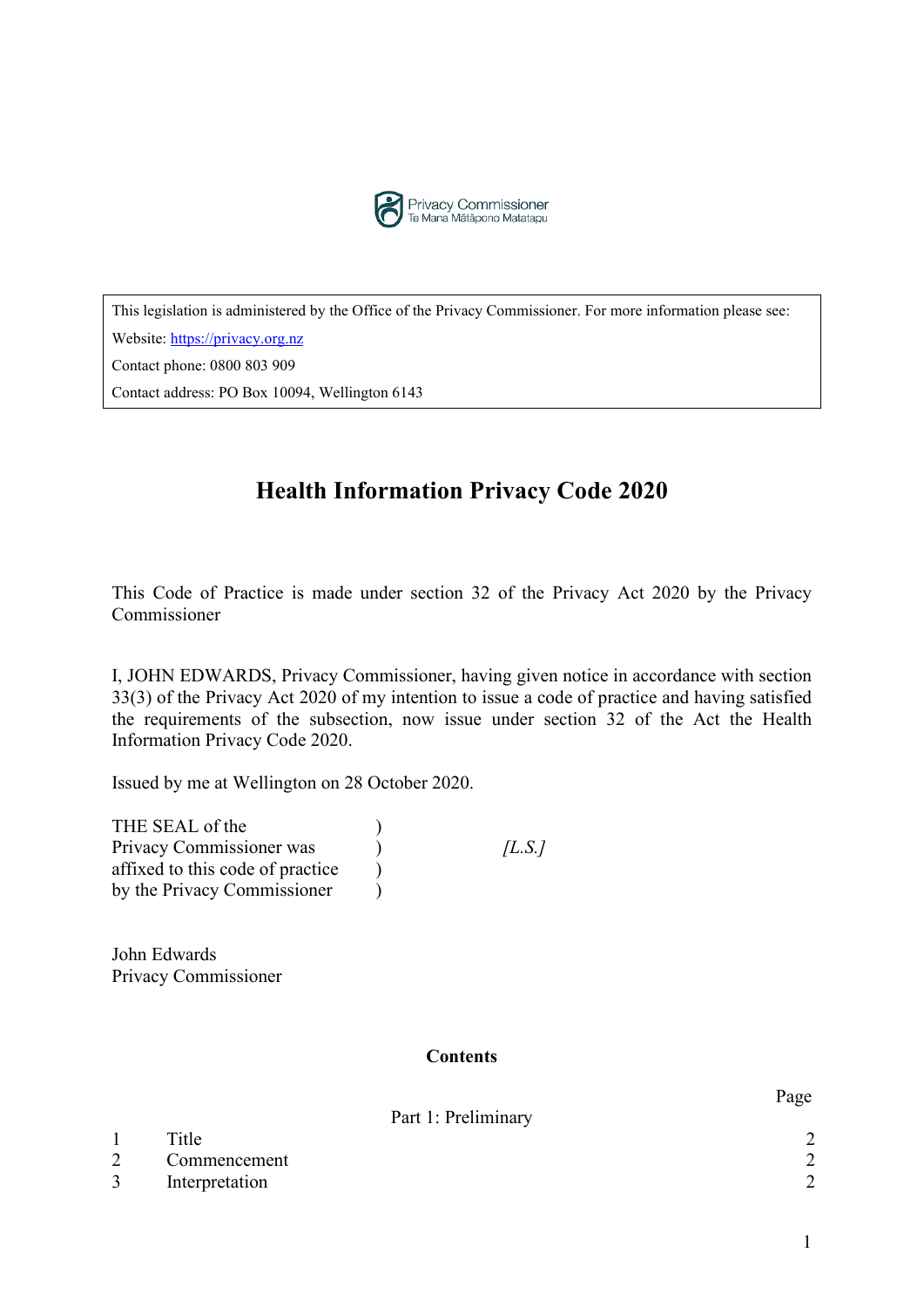| 4       | Application of code                                                                    | 4              |
|---------|----------------------------------------------------------------------------------------|----------------|
|         | Part 2: Health information privacy rules                                               |                |
| 5       | Health information privacy rules                                                       | 5              |
|         | Rule 1: Purpose of collection of health information                                    | 6              |
|         | Rule 2: Source of health information                                                   | 6              |
|         | Rule 3: Collection of health information from individual                               | $\overline{7}$ |
|         | Rule 4: Manner of collection of health information                                     | 8              |
|         | Rule 5: Storage and security of health information                                     | 8              |
|         | Rule 6: Access to personal health information                                          | 8              |
|         | Rule 7: Correction of health information                                               | 9              |
|         | Rule 8: Accuracy etc of health information to be checked before use or                 |                |
|         | disclosure                                                                             | 10             |
|         | Rule 9: Retention of health information                                                | 10             |
|         | Rule 10: Limits on use of health information                                           | 10             |
|         | Rule 11: Limits on disclosure of health information                                    | 11             |
|         | Rule 12: Disclosure of health information outside New Zealand                          | 14             |
|         | Rule 13: Unique identifiers                                                            | 15             |
|         | Part 3: Miscellaneous                                                                  |                |
| 6       | Charges                                                                                | 16             |
| 7       | Complaints of breach of code                                                           | 16             |
| 8       | Revocation                                                                             | 17             |
|         | Schedule 1 - Specified Health Agencies                                                 | 18             |
|         | Schedule 2 - Agencies approved to assign NHI number                                    |                |
| samples | Schedule 3 - Use and disclosure of information derived from newborn babies' blood spot | 19<br>20       |

## **Code of Practice**

<span id="page-1-0"></span>**1 Title**

This code of practice is the Health Information Privacy Code 2020.

## <span id="page-1-1"></span>**2 Commencement**

This code comes into force on 1 December 2020.

#### <span id="page-1-2"></span>**3 Interpretation**

 $(1)$  In this code,—

**disability services** includes goods, services, and facilities—

(a) provided to people with disabilities for their care or support or to promote their inclusion and participation in society, and independence; or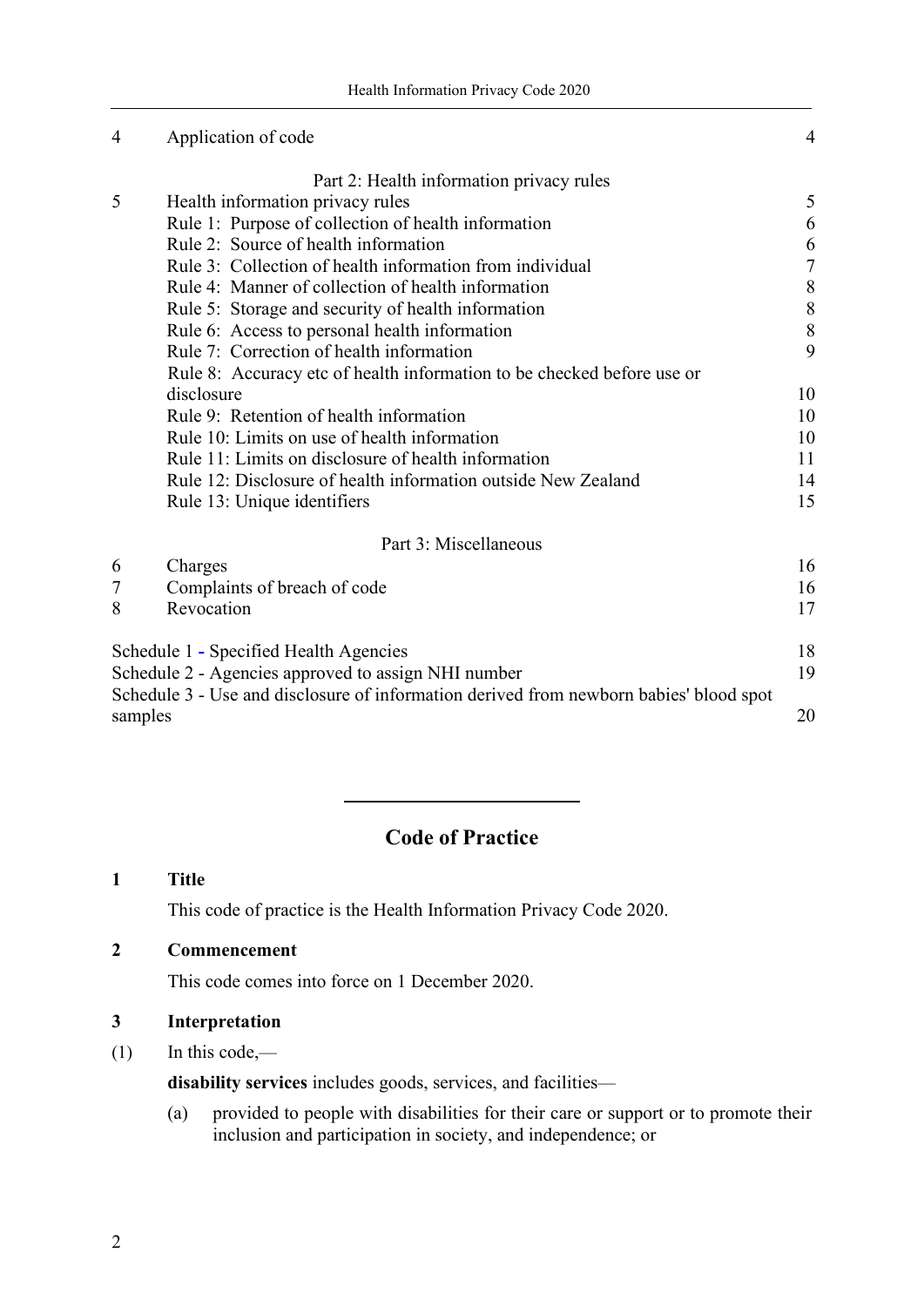(b) provided for purposes related to or incidental to the care or support of people with disabilities or to the promotion of the inclusion and participation in society, and independence of such people

#### **ethics committee** means—

- (a) the Ethics Committee of the Health Research Council of New Zealand or an ethics committee approved by that committee; or
- (b) the National Advisory Committee on Health and Disability Support Services Ethics; or
- (c) an ethics committee required to operate in accordance with the currently applicable Operational Standard for Ethics Committees promulgated by the Ministry of Health; or
- (d) an ethics committee established by, or pursuant to, any enactment

**health agency** means an agency referred to in subclause 4(2) and, for the purposes of rules 5 to 12, is to be taken to include—

- (a) where an agency holds health information obtained in the course of providing health or disability services but no longer provides such services — that agency; and
- (b) with respect to any health information held by a health agency (being a natural person) at the time of the person's death — their personal representative

**health information** means information to which this code applies under clause 4(1)

**health practitioner** has the meaning given to it by section 5(1) of the Health Practitioners Competence Assurance Act 2003

**health professional body** means an authority empowered to exercise registration and disciplinary powers under the Health Practitioners Competence Assurance Act 2003

**health services** means personal health services and public health services

**health training institution** means a school, faculty, or department referred to in subclause  $4(2)(d)$ 

**personal health services** means goods, services and facilities provided to an individual for the purpose of improving or protecting the health of that individual, whether or not they are also provided for another purpose, and includes goods, services, and facilities provided for related or incidental purposes

**principal caregiver**, in relation to any individual, means the friend of the individual or the member of the individual's family group or whãnau who is most evidently and directly concerned with the oversight of the individual's care and welfare

**public health services** means goods, services, and facilities provided for the purpose of improving, promoting, or protecting public health or preventing population-wide disease, disability, or injury, and includes—

- (a) regulatory functions relating to health or disability matters; and
- (b) health protection and health promotion services; and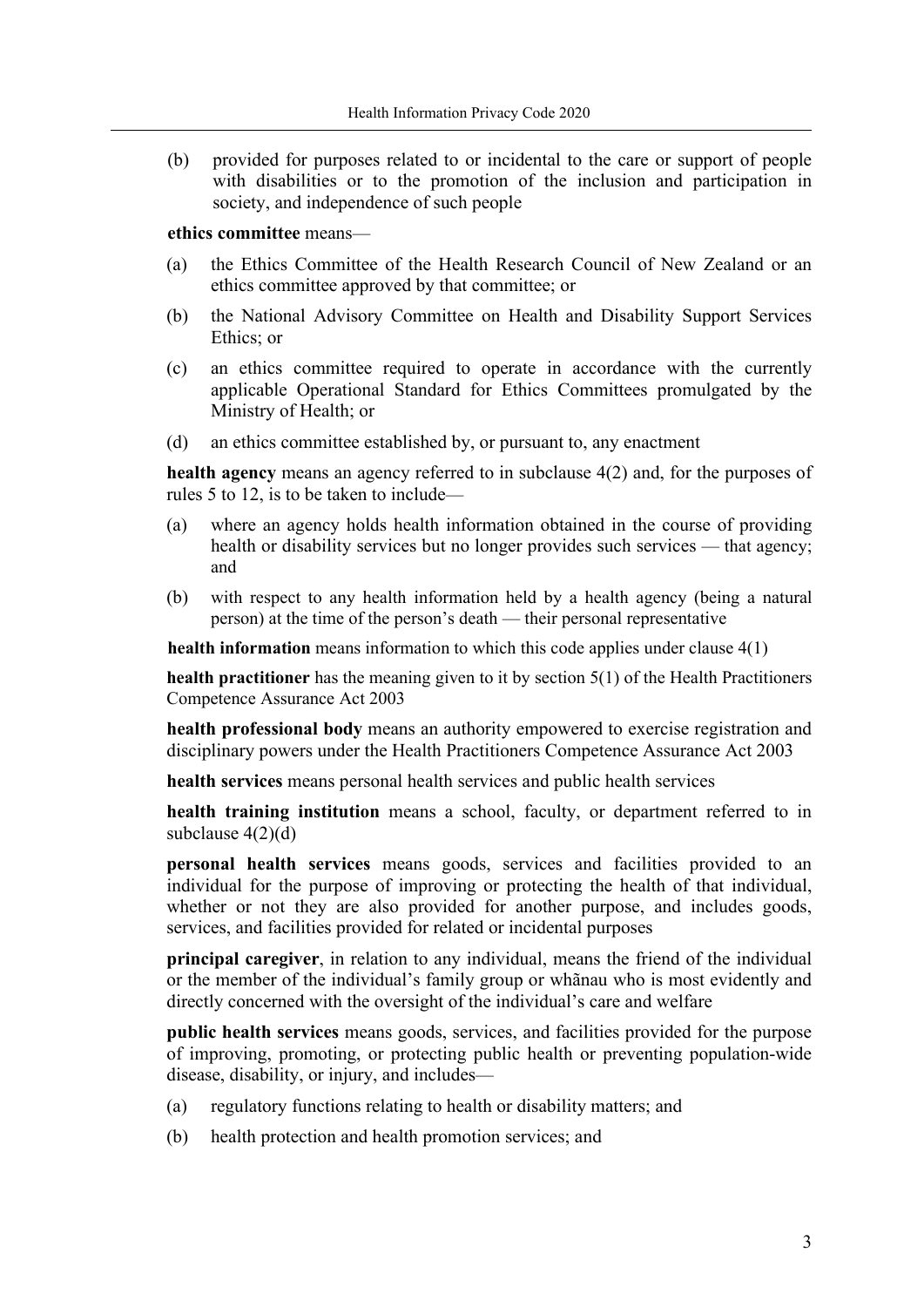(c) goods, services and facilities provided for related and incidental functions or purposes

**representative**, in relation to an individual, means—

- (a) where that individual is dead, that individual's personal representative; or
- (b) where the individual is under the age of 16 years, that individual's parent or guardian; or
- (c) where that individual, not being an individual referred to in subclauses (a) or (b), is unable to give their consent or authority, or exercise their rights, a person appearing to be lawfully acting on the individual's behalf in the individual's interests

**rule** means a health information privacy rule set out in clause 5

**the Act** means the Privacy Act 2020.

(2) A term or expression defined in the Act and used, but not defined, in this code has the same meaning as in the Act.

#### **4 Application of code**

- (1) This code applies to the following information or classes of information about an identifiable individual—
	- (a) information about the health of that individual, including their medical history; or
	- (b) information about any disabilities that individual has, or has had; or
	- (c) information about any health services or disability services that are being provided, or have been provided, to that individual; or
	- (d) information provided by that individual in connection with the donation, by that individual, of any body part or any bodily substance of that individual or derived from the testing or examination of any body part, or any bodily substance of that individual; or
	- (e) information about that individual which is collected before or in the course of, and incidental to, the provision of any health service or disability service to that individual.
- (2) This code applies in relation to the following agencies or classes of agency—

*Health and disability service providers*

- (a) an agency which provides health or disability services; or
- (b) within a larger agency, a division or administrative unit (including an individual) which provides health or disability services to employees of the agency or some other limited class of persons; or
- (c) a person who is approved as a counsellor for the purposes of the Accident Compensation Act 2001; or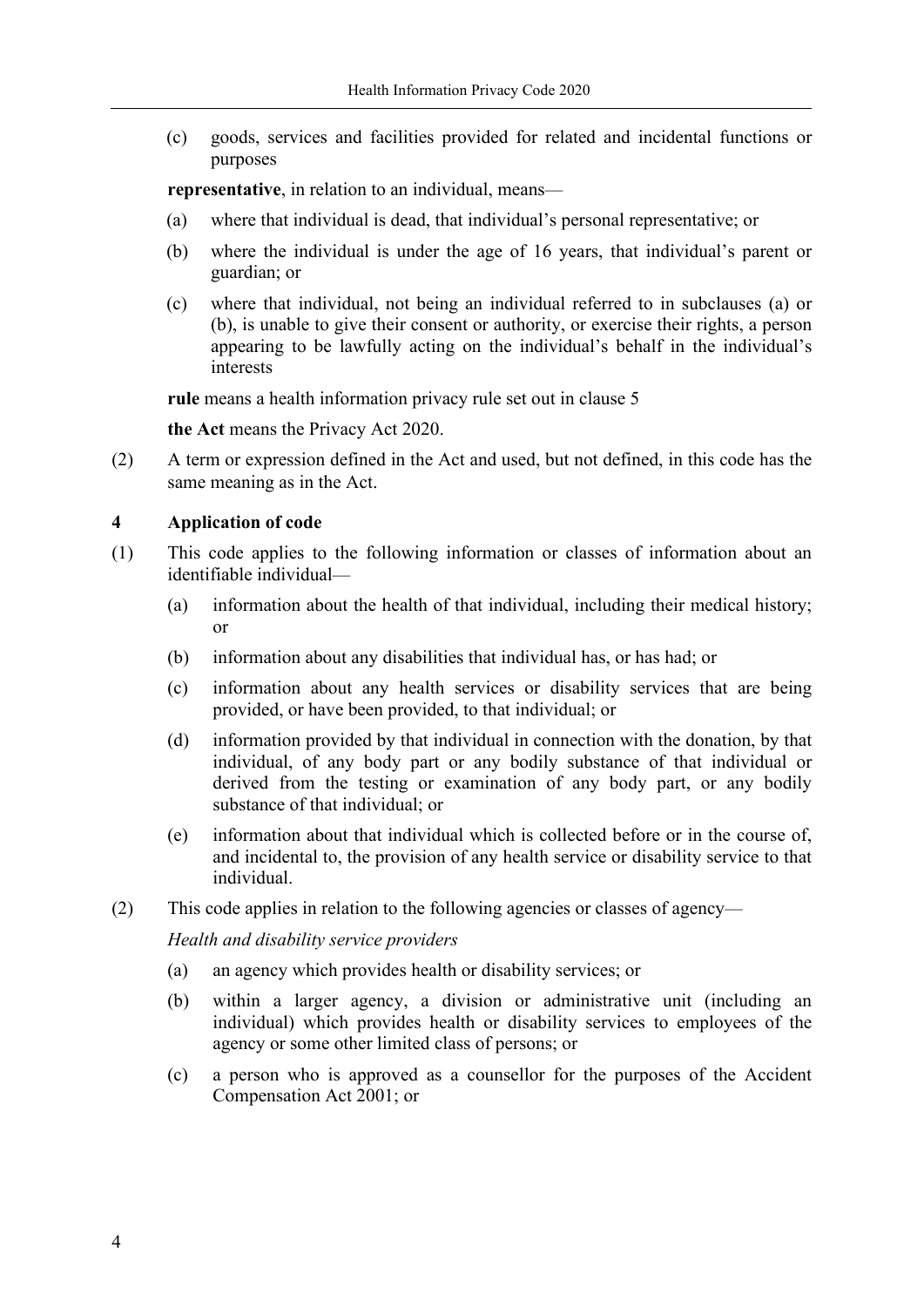*Training, registration, and discipline of health professionals, etc*

- (d) a school, faculty or department of a tertiary educational institution which provide the training or a component of the training necessary for the registration of a health practitioner; or
- (e) an agency having statutory responsibility for the registration of any health practitioners; or
- (f) a health professional body; or
- (g) persons appointed or designated under the Health and Disability Commissioner Act 1994; or

*Health insurance, etc*

- (h) an agency which provides health, disability, accident or medical insurance, or which provides claims management services in relation to such insurance, but only in respect of providing that insurance or those services; or
- (i) an accredited employer under the Accident Compensation Act 2001; or

*Other*

- (j) an agency which provides services in respect of health information, including an agency which provides those services under an agreement with another agency; or
- (k) a district inspector, deputy district inspector or official visitor appointed pursuant to section 94 of the Mental Health (Compulsory Assessment and Treatment) Act 1992; or
- (l) a district inspector or deputy district inspector appointed pursuant to section 144 of the Intellectual Disability (Compulsory Care and Rehabilitation) Act 2003; or
- (m) an agency which manufactures, sells, or supplies medicines, medical devices or related products; or
- (n) an agency which provides health and disability services consumer advocacy services; or
- (o) the department responsible for the administration of the Coroners Act 2006, but only in respect of information contained in documents referred to in section 29(1) of that Act; or
- (p) the agencies specified in Schedule 1.

#### Part 2: Health information privacy rules

#### **5 Health information privacy rules**

The information privacy principles are modified in accordance with the Act by the following rules which apply to health information and health agencies—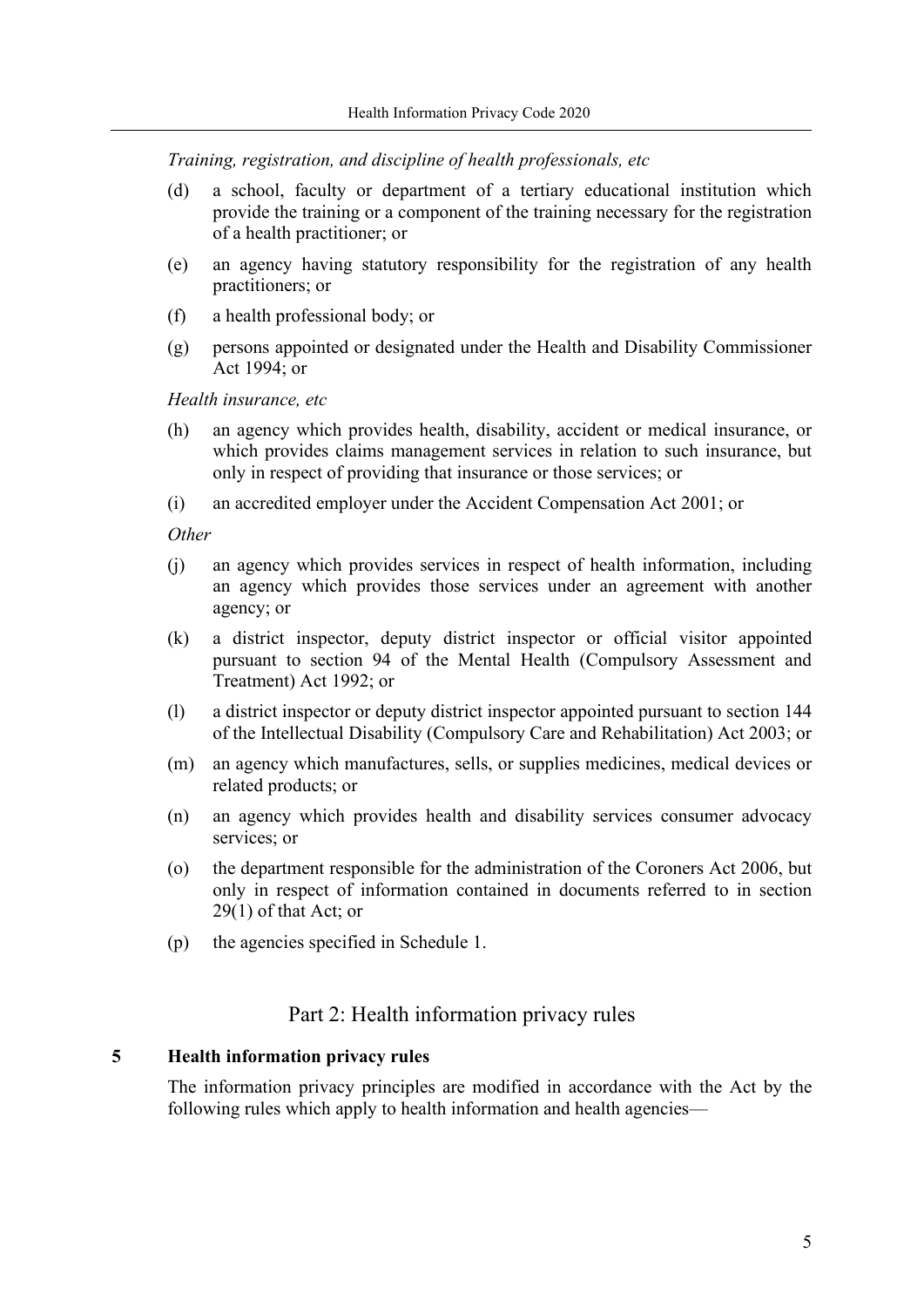### **Rule 1 Purpose of collection of health information**

- (1) Health information must not be collected by a health agency unless—
	- (a) the information is collected for a lawful purpose connected with a function or activity of the health agency; and
	- (b) the collection of the information is necessary for that purpose.
- (2) If the lawful purpose for which health information about an individual is collected does not require the collection of an individual's identifying information, the health agency may not require the individual's identifying information.

#### **Rule 2 Source of health information**

- (1) If a health agency collects health information, the information must be collected from the individual concerned.
- (2) It is not necessary for a health agency to comply with subrule (1) if the agency believes, on reasonable grounds,—
	- (a) that the individual concerned authorises collection of the information from someone else having been made aware of the matters set out in rule 3(1); or
	- (b) that the individual is unable to give their authority and the health agency having made the individual's representative aware of the matters set out in rule 3(1) collects the information from the representative or the representative authorises collection from someone else; or
	- (c) that compliance would—
		- (i) prejudice the interests of the individual concerned; or
		- (ii) prejudice the purposes of collection; or
		- (iii) prejudice the health or safety of any individual; or
	- (d) that compliance is not reasonably practicable in the circumstances of the particular case; or
	- (e) that the collection is for the purpose of assembling a family or genetic history of an individual and is collected directly from that individual; or
	- (f) that the information is publicly available information; or
	- (g) that the information—
		- (i) will not be used in a form in which the individual concerned is identified; or
		- (ii) will be used for statistical purposes and will not be published in a form that could reasonably be expected to identify the individual concerned; or
		- (iii) will be used for research purposes (for which approval by an ethics committee, if required, has been given) and will not be published in a form that could reasonably be expected to identify the individual concerned; or
	- (h) that non-compliance is necessary—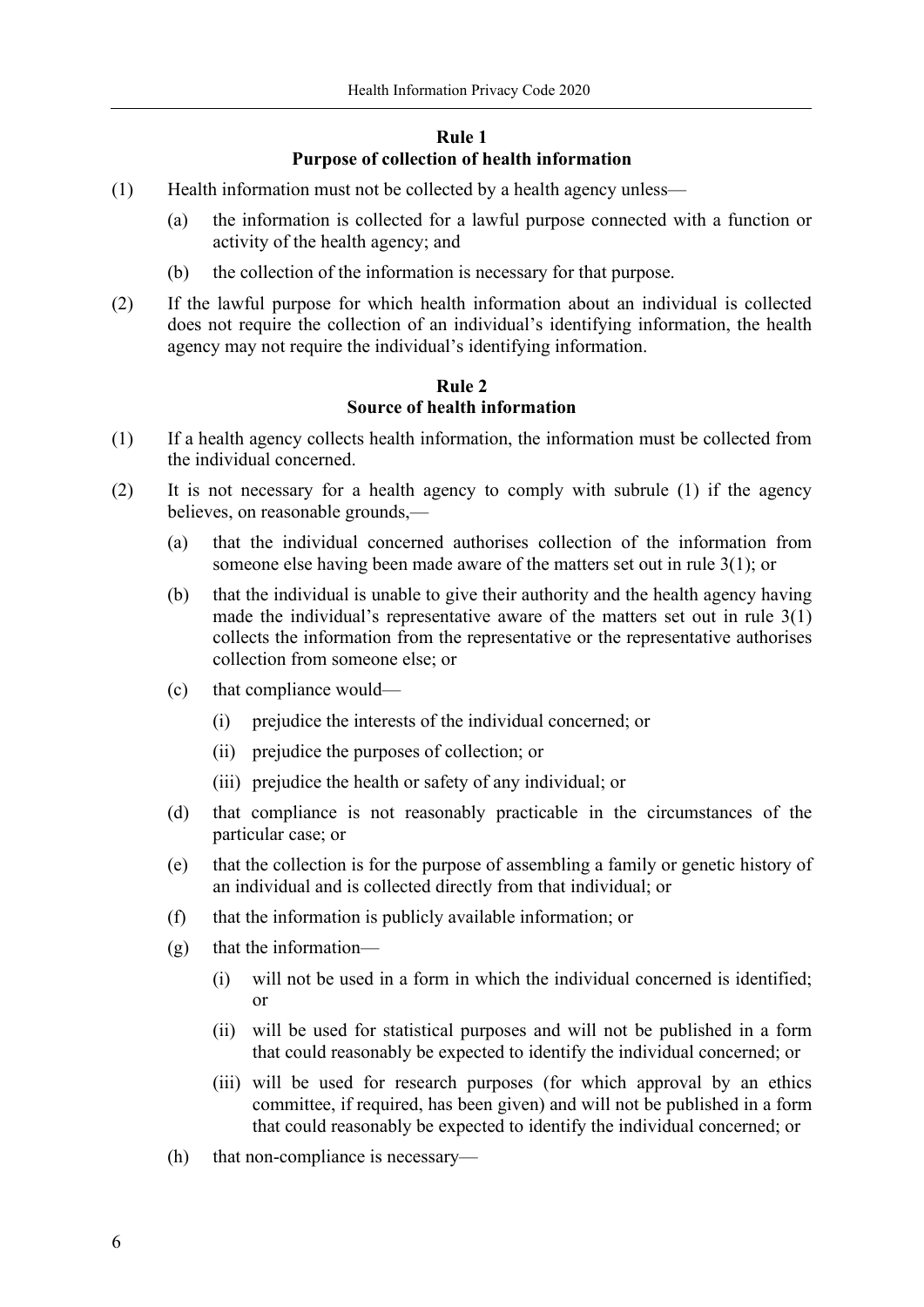- (i) to avoid prejudice to the maintenance of the law by any public sector agency, including prejudice to the prevention, detection, investigation, prosecution, and punishment of offences; or
- (ii) for the protection of public revenue; or
- (iii) for the conduct of proceedings before any court or tribunal (being proceedings that have been commenced or are reasonably in contemplation); or
- (i) that the collection of the information is in accordance with an authorisation granted under section 30 of the Act.

#### **Rule 3**

#### **Collection of health information from individual**

- (1) If a health agency collects health information from the individual concerned, or from the individual's representative, the health agency must take any steps that are, in the circumstances, reasonable to ensure that the individual concerned (and the representative if collection is from the representative) is aware of—
	- (a) the fact that the information is being collected; and
	- (b) the purpose for which the information is being collected; and
	- (c) the intended recipients of the information; and
	- (d) the name and address of—
		- (i) the health agency that is collecting the information; and
		- (ii) the agency that will hold the information; and
	- (e) whether or not the supply of the information is voluntary or mandatory and if mandatory the particular law under which it is required; and
	- (f) the consequences (if any) for that individual if all or any part of the requested information is not provided; and
	- (g) the rights of access to, and correction of, health information provided by rules 6 and 7.
- (2) The steps referred to in subrule (1) must be taken before the information is collected or, if that is not practicable, as soon as practicable after it is collected.
- (3) A health agency is not required to take the steps referred to in subrule (1) in relation to the collection of information from an individual, or the individual's representative, if that agency has taken those steps on a recent previous occasion in relation to the collection, from that individual or that representative, of the same information or information of the same kind, for the same or a related purpose.
- (4) It is not necessary for a health agency to comply with subrule (1) if the agency believes on reasonable grounds,—
	- (a) that compliance would—
		- (i) prejudice the interests of the individual concerned, or
		- (ii) prejudice the purposes of collection; or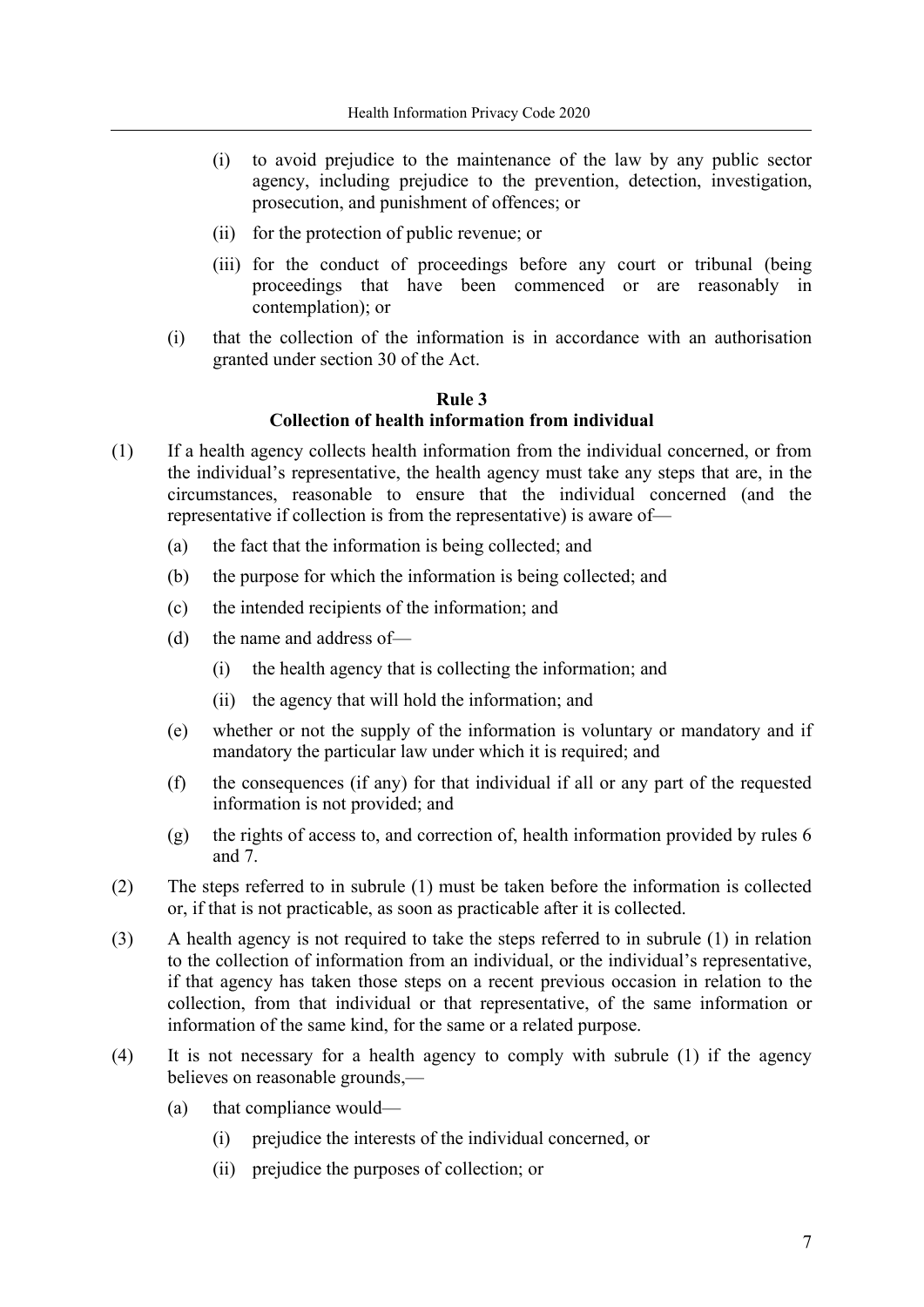- (b) that compliance is not reasonably practicable in the circumstances of the particular case; or
- (c) that non-compliance is necessary to avoid prejudice to the maintenance of the law by any public sector agency, including prejudice to the prevention, detection, investigation, prosecution, and punishment of offences.

#### **Rule 4 Manner of collection of health information**

- (1) A health agency must collect health information only—
	- (a) by a lawful means; and
	- (b) by a means that, in the circumstances of the case (particularly in circumstances where personal information is being collected from children or young persons),—
		- (i) is fair; and
		- (ii) does not intrude to an unreasonable extent upon the personal affairs of the individual concerned.

#### **Rule 5 Storage and security of health information**

- (1) A health agency that holds health information must ensure—
	- (a) that the information is protected, by such security safeguards as are reasonable in the circumstances to take, against—
		- (i) loss;
		- (ii) access, use, modification, or disclosure that is not authorised by the agency; and
		- (iii) other misuse;
	- (b) that, if it is necessary for the information to be given to a person in connection with the provision of a service to the health agency, including any storing, processing, or destruction of the information, everything reasonably within the power of the health agency is done to prevent unauthorised use or unauthorised disclosure of the information; and
	- (c) that, where a document containing health information is not to be kept, the document is disposed of in a manner that preserves the privacy of the individual.
- (2) This rule applies to health information obtained before or after the commencement of this code.

#### **Rule 6 Access to personal health information**

(1) An individual is entitled to receive from a health agency upon request—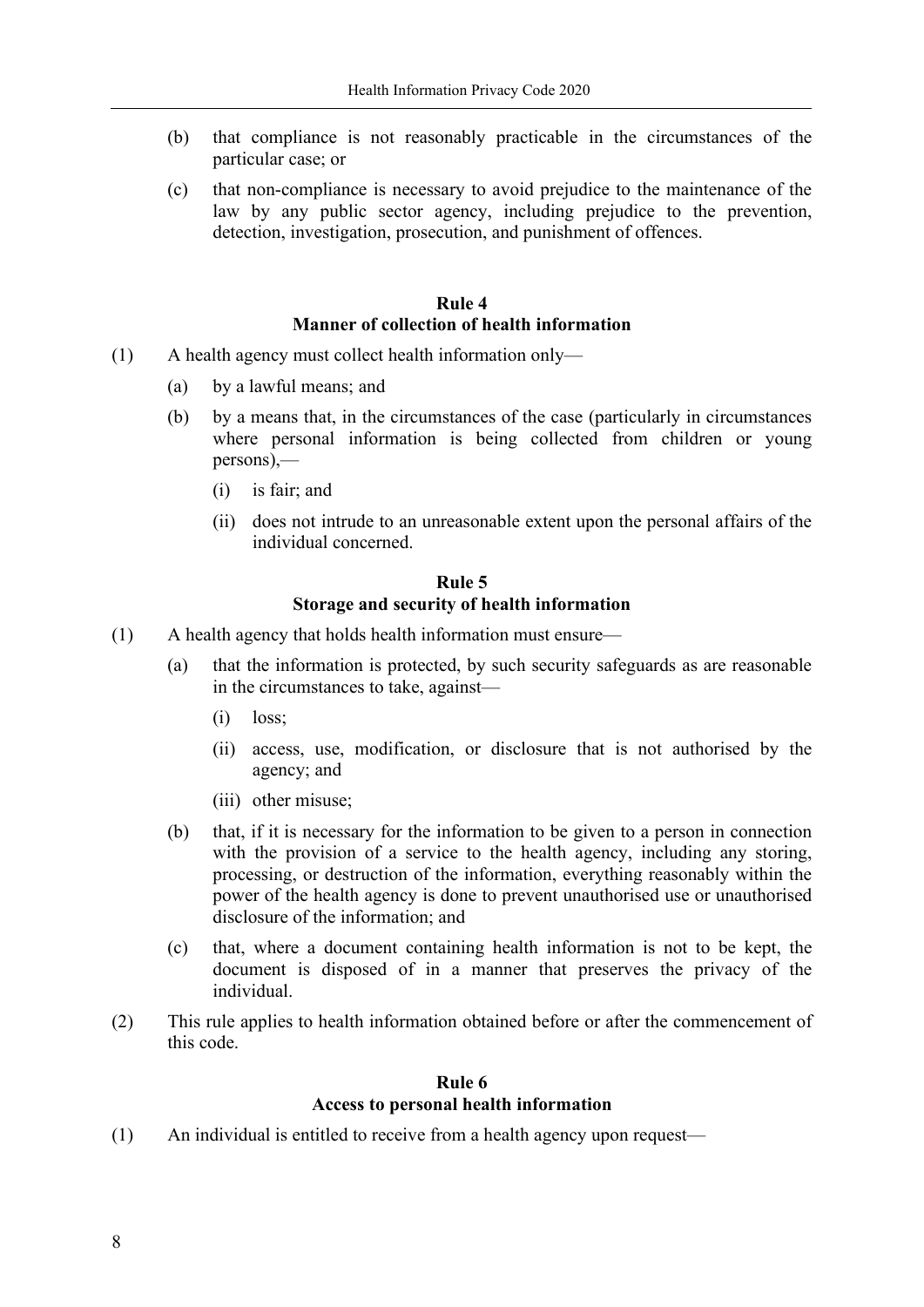- (a) confirmation of whether the health agency holds any health information about them; and
- (b) access to their health information.
- (2) If an individual concerned is given access to health information, the individual must be advised that, under rule 7, the individual may request the correction of that information.
- (3) The application of this rule is subject to—
	- (a) Part 4 of the Act (which sets out reasons for refusing access to information and procedural provisions relating to access to information); and
	- (b) clause 6 (which concerns charges).
- (4) This rule applies to health information obtained before or after the commencement of this code.

#### **Rule 7 Correction of health information**

- (1) An individual whose health information is held by a health agency is entitled to request the agency to correct the information.
- (2) A health agency that holds health information must, on request or on its own initiative, take such steps (if any) that are reasonable in the circumstances to ensure that, having regard to the purposes for which the information may lawfully be used, the information is accurate, up to date, complete, and not misleading.
- (3) When requesting the correction of health information, or at any later time, an individual is entitled to—
	- (a) provide the agency with a statement of the correction sought to the information (a statement of correction); and
	- (b) request the agency to attach the statement of correction to the information if the agency does not make the correction sought.
- (4) If a health agency that holds health information is not willing to correct the information as requested and has been provided with a statement of correction, the agency must take such steps (if any) that are reasonable in the circumstances to ensure that the statement of correction is attached to the information in a manner that ensure that it will always be read with the information.
- (5) If a health agency corrects health information or attaches a statement of correction to health information, that agency must, so far as is reasonably practicable, inform every other person to whom the agency has disclosed the information.
- (6) Subrules (1) to (4) are subject to the provisions of Part 4 of the Act (which sets out procedural provisions relating to the correction of personal information).
- (7) This rule applies to health information obtained before or after the commencement of this code.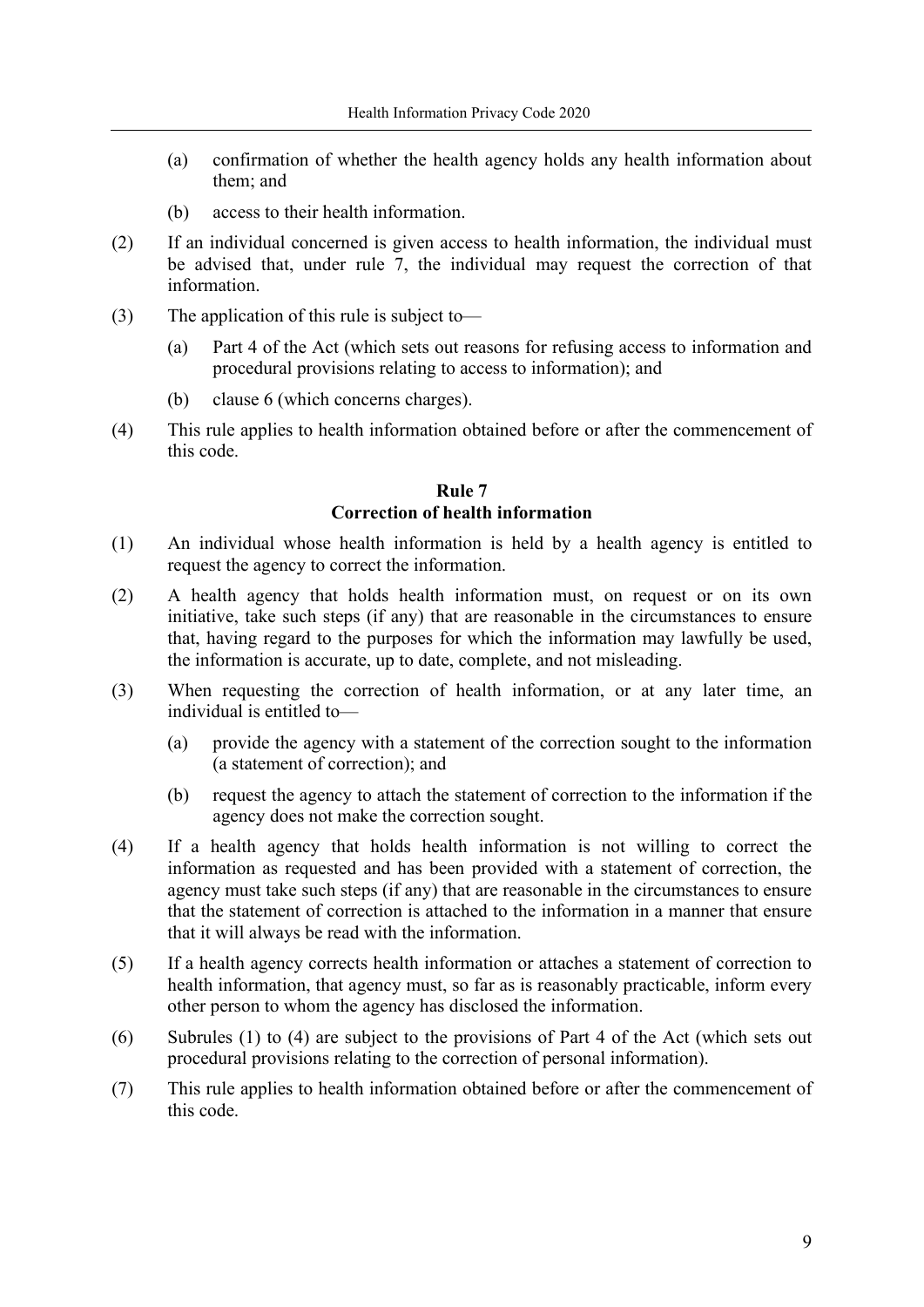#### **Rule 8**

#### **Accuracy, etc, of health information to be checked before use or disclosure**

- (1) A health agency that holds health information must not use or disclose that information without taking any steps that are, in the circumstances, reasonable to ensure that the information is accurate, up to date, complete, relevant and not misleading.
- (2) This rule applies to health information obtained before or after the commencement of this code.

#### **Rule 9 Retention of health information**

- (1) A health agency that holds health information must not keep that information for longer than is required for the purposes for which the information may lawfully be used.
- (2) Subrule (1) does not prohibit any agency from keeping any document that contains health information the retention of which is necessary or desirable for the purposes of providing health services or disability services to the individual concerned.
- (3) This rule applies to health information obtained before or after the commencement of this code.

### **Rule 10 Limits on use of health information**

- (1) A health agency that holds health information that was obtained in connection with one purpose may not use the information for any other purpose unless the health agency believes on reasonable grounds,—
	- (a) that the use of the information for that other purpose is authorised by—
		- (i) the individual concerned; or
		- (ii) the individual's representative where the individual is unable to give their authority under this rule; or
	- (b) that the purpose for which the information is to be used is directly related to the purpose in connection with which the information was obtained; or
	- (c) that the source of the information is a publicly available publication and that, in the circumstances of the case, it would not be unfair or unreasonable to use the information; or
	- (d) that the use of the information for that other purpose is necessary to prevent or lessen a serious threat to—
		- (i) public health or public safety; or
		- (ii) the life or health of the individual concerned or another individual;
	- (e) that the information—
		- (i) is to be used in a form in which the individual concerned is not identified; or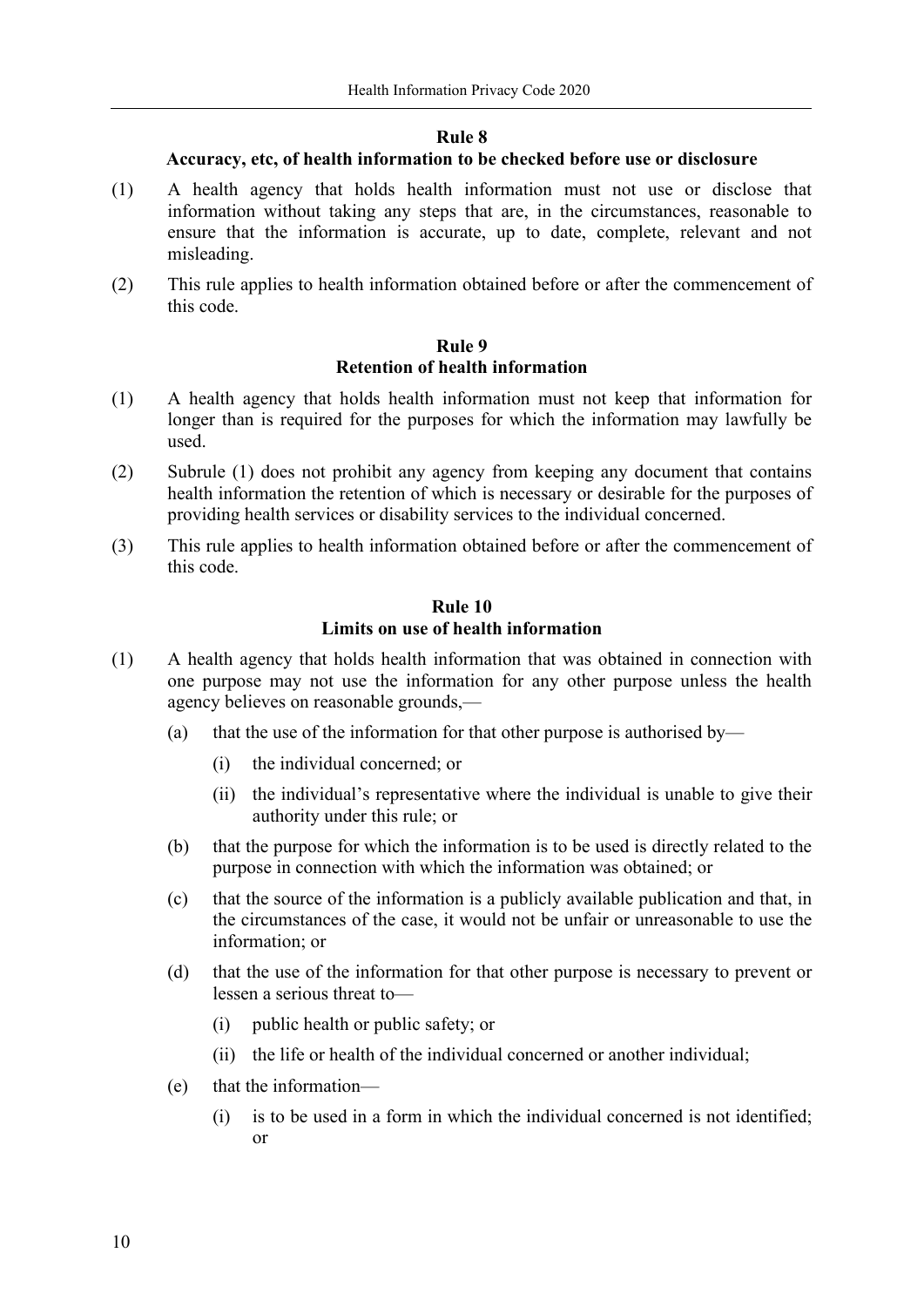- (ii) is to be used for statistical purposes and will not be published in a form that could reasonably be expected to identify the individual concerned; or
- (iii) is to be used for research purposes (for which approval by an ethics committee, if required, has been given) and will not be published in a form that could reasonably be expected to identify the individual concerned; or
- (f) that the use of the information for that other purpose is necessary—
	- (i) to avoid prejudice to the maintenance of the law by any public sector agency, including prejudice to the prevention, detection, investigation, prosecution, and punishment of offences; or
	- (ii) for the conduct of proceedings before any court or tribunal (being proceedings that have been commenced or are reasonably in contemplation) or
- (g) that the use of the information is in accordance with an authorisation granted under section 30 of the Act.
- (2) A health agency that holds health information that was obtained from the testing or examination of a blood sample collected in connection with the Newborn Metabolic Screening Programme shall not use that information unless is believes, on reasonable grounds, that the use is in accordance with Schedule 3.
- (3) This rule does not apply to health information obtained before 1 July 1993.

#### **Rule 11 Limits on disclosure of health information**

- (1) A health agency that holds health information must not disclose the information unless the agency believes, on reasonable grounds,—
	- (a) that the disclosure is to—
		- (i) the individual concerned; or
		- (ii) the individual's representative where the individual is dead or is unable to exercise their rights under these rules; or
	- (b) that the disclosure is authorised by—
		- (i) the individual concerned; or
			- (ii) the individual's representative where the individual is dead or is unable to give their authority under this rule; or
	- (c) that the disclosure of the information is one of the purposes in connection with which the information was obtained; or
	- (d) that the source of the information is a publicly available publication and that, in the circumstances of the case, it would not be unfair or unreasonable to disclose the information; or
	- (e) that the information is information in general terms concerning the presence, location, and condition and progress of the patient in a hospital, on the day on which the information is disclosed, and the disclosure is not contrary to the express request of the individual or their representative; or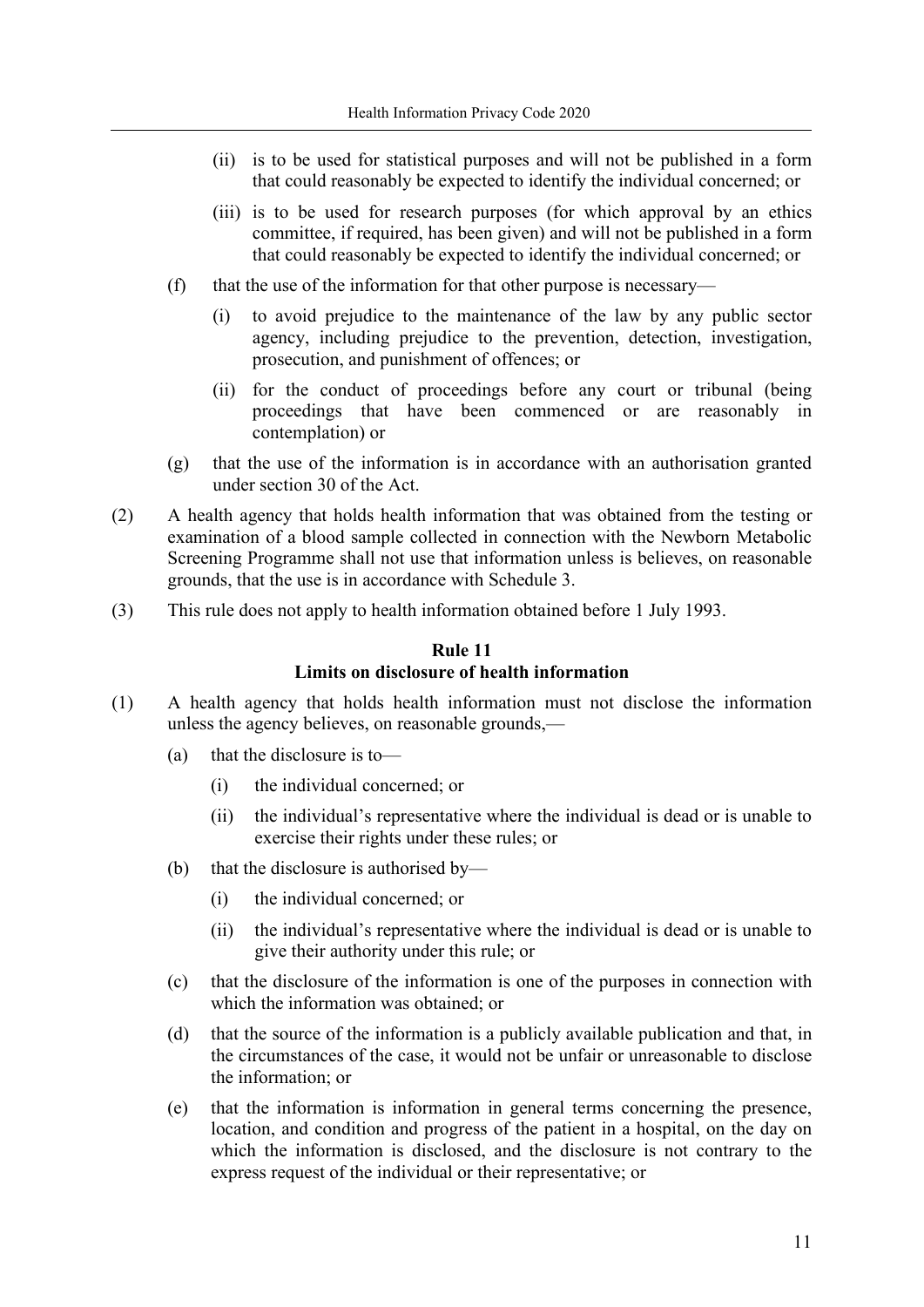- (f) that the information to be disclosed concerns only the fact of death and the disclosure is by a health practitioner or by a person authorised by a health agency, to a person nominated by the individual concerned, or the individual's representative, partner, spouse, principal caregiver, next of kin, whānau, close relative, or other person whom it is reasonable in the circumstances to inform; or
- (g) that the information to be disclosed concerns only the fact that an individual is to be, or has been, released from compulsory status under the Mental Health (Compulsory Assessment and Treatment) Act 1992 and the disclosure is to the individual's principal caregiver.
- (2) Compliance with subrule (1)(b) is not necessary if the health agency believes on reasonable grounds, that it is either not desirable or not practicable to obtain authorisation from the individual concerned and—
	- (a) that the disclosure of the information is directly related to one of the purposes in connection with which the information was obtained; or
	- (b) that the information is disclosed by a health practitioner to a person nominated by the individual concerned or to the principal caregiver or a near relative of the individual concerned in accordance with recognised professional practice and the disclosure is not contrary to the express request of the individual or their representative; or
	- (c) that the information—
		- (i) is to be used in a form in which the individual concerned is not identified; or
		- (ii) is to be used for statistical purposes and will not be published in a form that could reasonably be expected to identify the individual concerned; or
		- (iii) is to be used for research purposes (for which approval by an ethics committee, if required, has been given) and will not be published in a form that could reasonably be expected to identify the individual concerned; or
	- (d) that the disclosure of the information is necessary to prevent or lessen a serious threat to—
		- (i) public health or public safety; or
		- (ii) the life or health of the individual concerned or another individual; or
	- (e) the disclosure of the information is necessary to enable an intelligence and security agency to perform any of its functions; or
	- (f) that the disclosure of the information is essential to facilitate the sale or other disposition of a business as a going concern; or
	- (g) that the information to be disclosed briefly describes only the nature of injuries of an individual sustained in an accident and that the individual's identity and the disclosure is—
		- (i) by a person authorised by the person in charge of a hospital; and
		- (ii) to a person authorised by the person in charge of a news entity;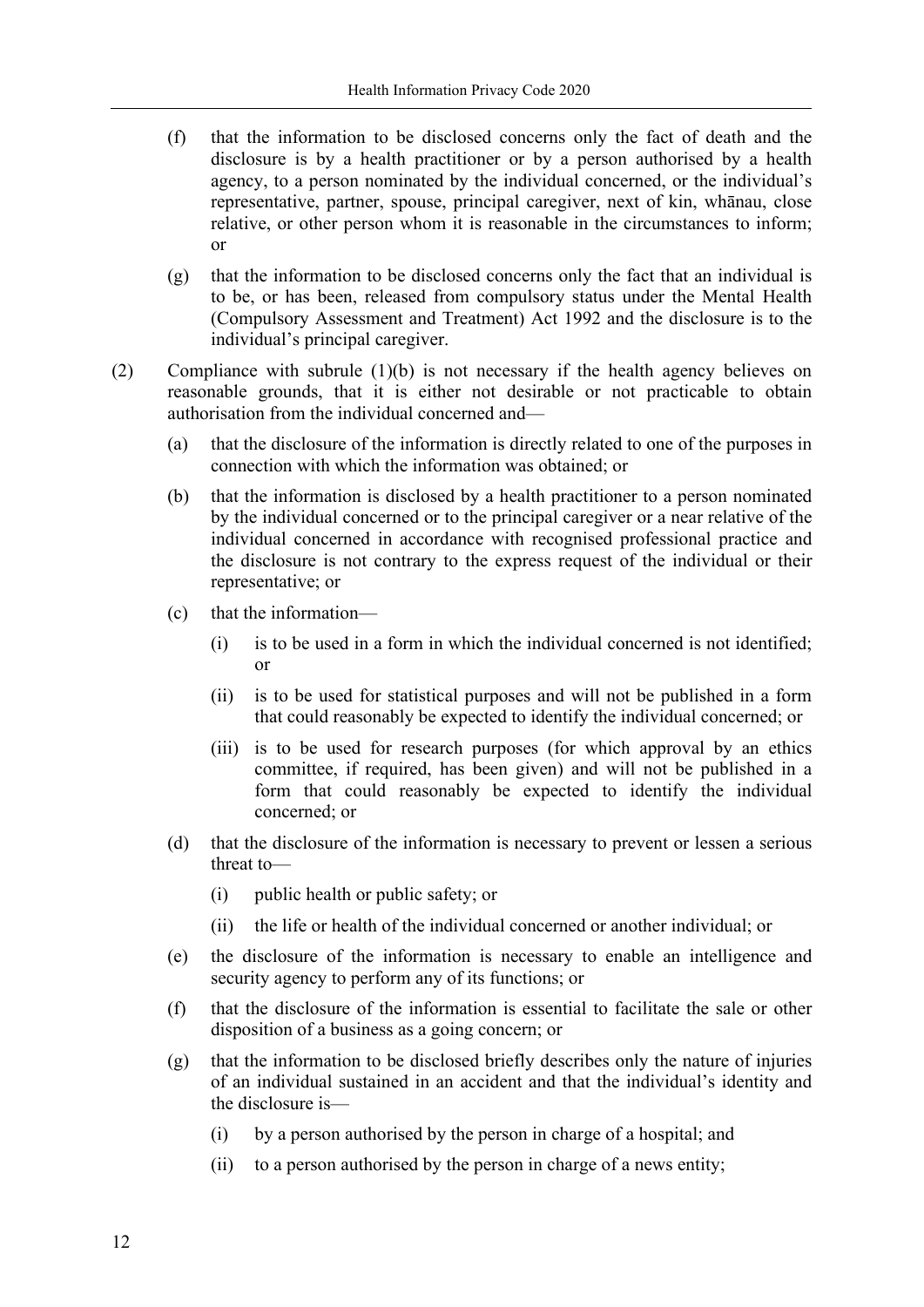and for the purpose of publication or broadcast in connection with the news activities of that news entity and the disclosure is not contrary to the express request of the individual concerned or their representative; or

- (h) that the disclosure of the information—
	- (i) is required for the purpose of identifying whether an individual is suitable to be involved in health education and so that individuals so identified may be able to be contacted to seek their authority in accordance with subrule  $(1)(b)$ ; and
	- (ii) is by a person authorised by the health agency to a person authorised by a health training institution; or
- (i) that the disclosure of the information—
	- (i) is required for the purpose of a professionally recognised accreditation of a health or disability service; or
	- (ii) is required for a professionally recognised external quality assurance programme; or
	- (iii) is required for risk management assessment and the disclosure is solely to a person engaged by the agency for the purpose of assessing the agency's risk;

and the information will not be published in a form which could reasonably be expected to identify any individual nor disclosed by the accreditation quality assurance or risk management organisation to third parties except as required by law; or

- (j) that non-compliance is necessary—
	- (i) to avoid prejudice to the maintenance of the law by any public sector agency, including prejudice to the prevention, detection, investigation, prosecution and punishment of offences; or
	- (ii) for the conduct of proceedings before any court or tribunal (being proceedings that have commenced or are reasonably in contemplation); or
- (k) that the individual concerned is or is likely to become dependent upon a controlled drug, prescription medicine, or restricted medicine and the disclosure is by a health practitioner to a Medical Officer of Health for the purposes of section 20 of the Misuse of Drugs Act 1975 or section 49A of the Medicines Act 1981; or
- (l) that the disclosure of the information is in accordance with an authorisation granted under section 30 of the Act
- (3) A health agency that holds health information that was obtained from the testing or examination of a blood sample collected in connection with the Newborn Metabolic Screening Programme shall not disclose that information unless it believes, on reasonable grounds, that the disclosure is in accordance with Schedule 3.
- (4) Disclosure under subrule (2) is permitted only to the extent necessary for the particular purpose.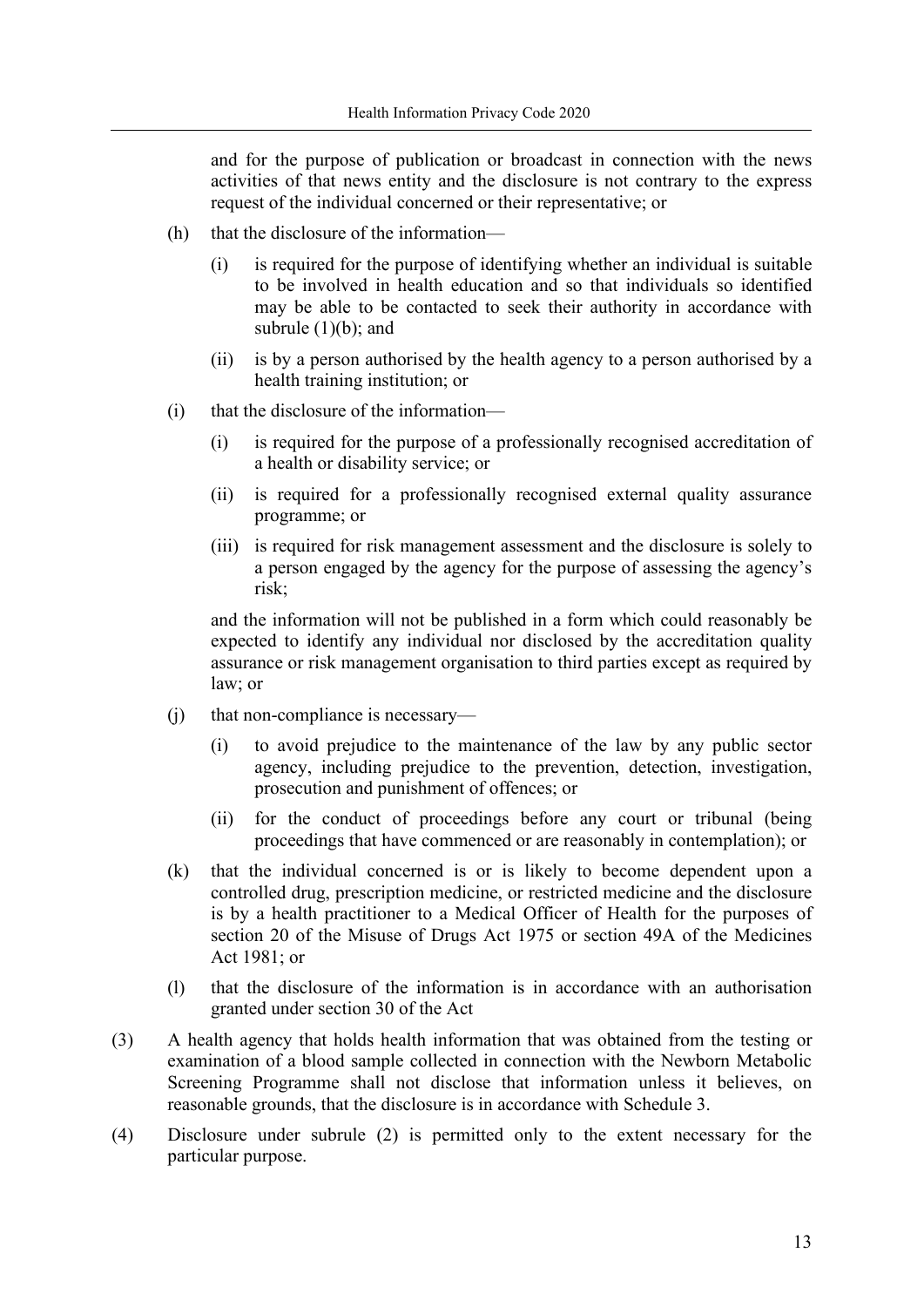- (5) Where under section 22F(1) of the Health Act 1956, the individual concerned or a representative of that individual requests the disclosure of health information to that individual or representative, a health agency—
	- (a) must treat any request by that individual as if it were a health information privacy request made under rule 6; and
	- (b) may refuse to disclose information to the representative if—
		- (i) the disclosure of the information would be contrary to the individual's interests; or
		- (ii) the agency has reasonable grounds for believing that the individual does not or would not wish the information to be disclosed; or
		- (iii) there would be good grounds for withholding the information under Part 4 of the Act if the request had been made by the individual concerned.
- (6) This rule applies to health information about living or deceased persons obtained before or after the commencement of this code.
- (7) Despite subrule (6), a health agency is exempted from compliance with this rule in respect of health information about an identifiable deceased person who has been dead for not less than 20 years.
- (8) This rule is subject to rule 12.

#### **Rule 12**

#### **Disclosure of health information outside New Zealand**

- (1) A health agency (A) may disclose health information to a foreign person or entity (B) in reliance on Rule 11(1)(b) or (c) or  $11(2)(a)$ , (c), (d), (f), (i) (j) or (l) only if—
	- (a) the individual concerned or, where the individual is dead or unable to exercise their rights under these rules, that individual's representative authorises the disclosure to B after being expressly informed by A that B may not be required to protect the information in a way that, overall, provides comparable safeguards to those in the Act, as modified by this code; or
	- (b) B is carrying on business in New Zealand and, in relation to the information, A believes on reasonable grounds that B is subject to the Act, as modified by this code; or
	- (c) A believes on reasonable grounds that B is subject to privacy laws that, overall, provide comparable safeguards to those in the Act, as modified by this code; or
	- (d) A believes on reasonable grounds that B is a participant in a prescribed binding scheme; or
	- (e) A believes on reasonable grounds that B is subject to privacy laws of a prescribed country; or
	- (f) A otherwise believes on reasonable grounds that B is required to protect the information in a way that, overall, provides comparable safeguards to those in the Act, as modified by this code (for example, pursuant to an agreement entered into between A and B); or
	- (g) that the disclosure of the information is in accordance with an authorisation granted under section 30 of the Act.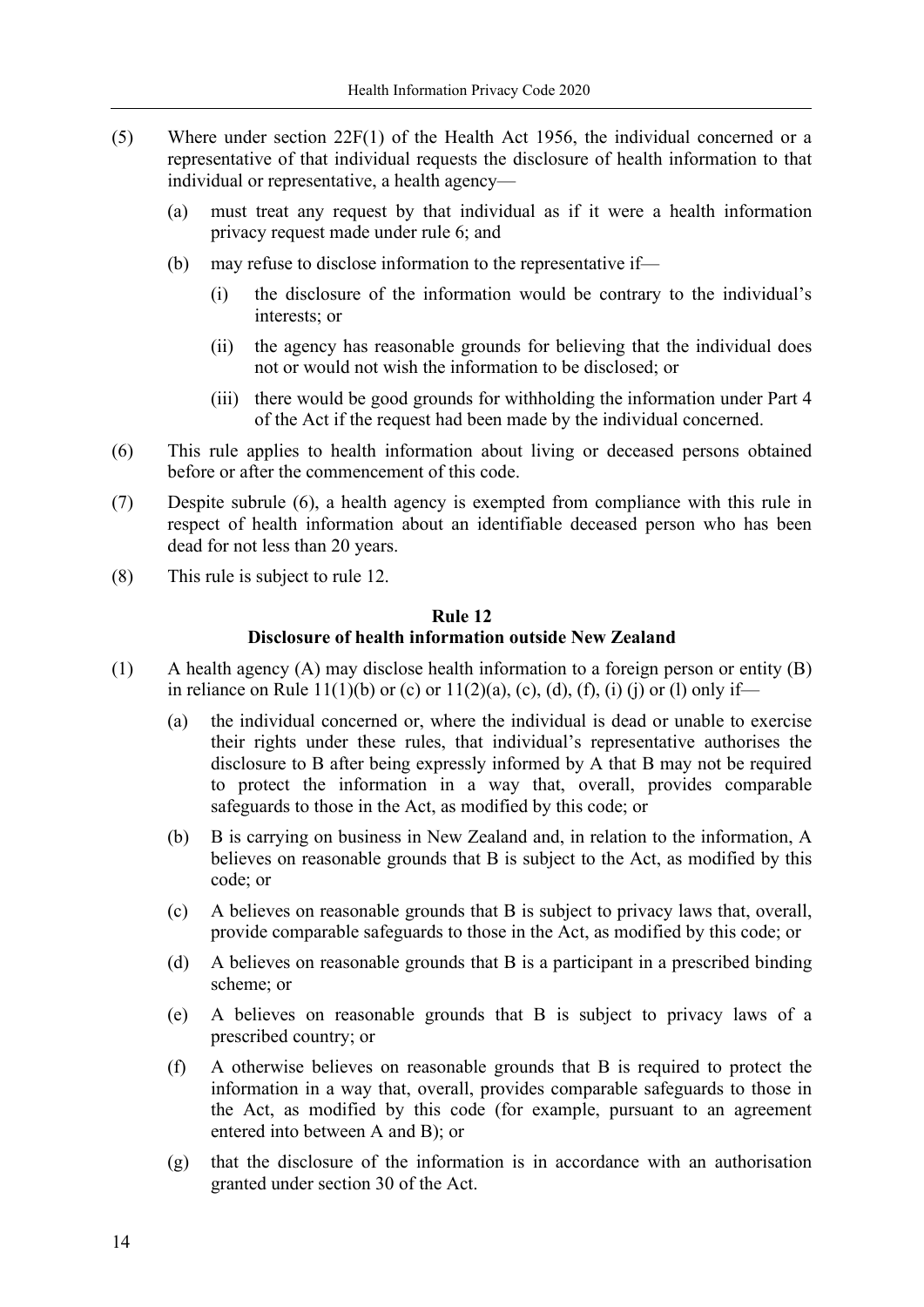- (2) However, subrule (1) does not apply if the health information is to be disclosed to B in reliance on Rule  $11(2)(d)$  or (j) and it is not reasonably practicable in the circumstances for A to comply with the requirements of subrule (1).
- $(3)$  In this rule,—

**prescribed binding scheme** means a binding scheme specified in regulations made under section 213 of the Act

**prescribed country** means a country specified in regulations made under section 214 of the Act that are made without any qualification or limitation relating to a class of person that includes B, or to a type of information that includes health information.

### **Rule 13 Unique Identifiers**

- (1) A health agency (A) may assign a unique identifier to an individual for use in its operations only if that identifier is necessary to enable A to carry out 1 or more of its functions efficiently.
- (2) A may not assign to an individual a unique identifier that, to A's knowledge, is the same unique identifier as has been assigned to that individual by another agency (B), unless—
	- (a) A and B are associated persons within the meaning of subpart YB of the Income Tax Act 2007; or
	- (b) the unique identifier is to be used by A for statistical or research purposes and no other purpose; or
	- (c) it is permitted by subrule  $(3)$  or  $(4)$ .
- (3) The following agencies may assign the same National Health Index number to an individual—
	- (a) any agency authorised expressly by an enactment; or
	- (b) any agency or class of agencies listed in Schedule 2.
- (4) Notwithstanding subrule (2) any health agency may assign to a health practitioner as a unique identifier—
	- (a) the registration number assigned to that individual by the relevant health professional body; or
	- (b) the Common Provider Number assigned to that individual by the Ministry of Health.
- (5) To avoid doubt, A does not assign a unique identifier to an individual under subrule (1) by simply recording a unique identifier assigned to the individual by B for the sole purpose of communicating with B about the individual.
- (6) A must take any steps that are, in the circumstances, reasonable to ensure that—
	- (a) a unique identifier is assigned only to individuals whose identity is clearly established; and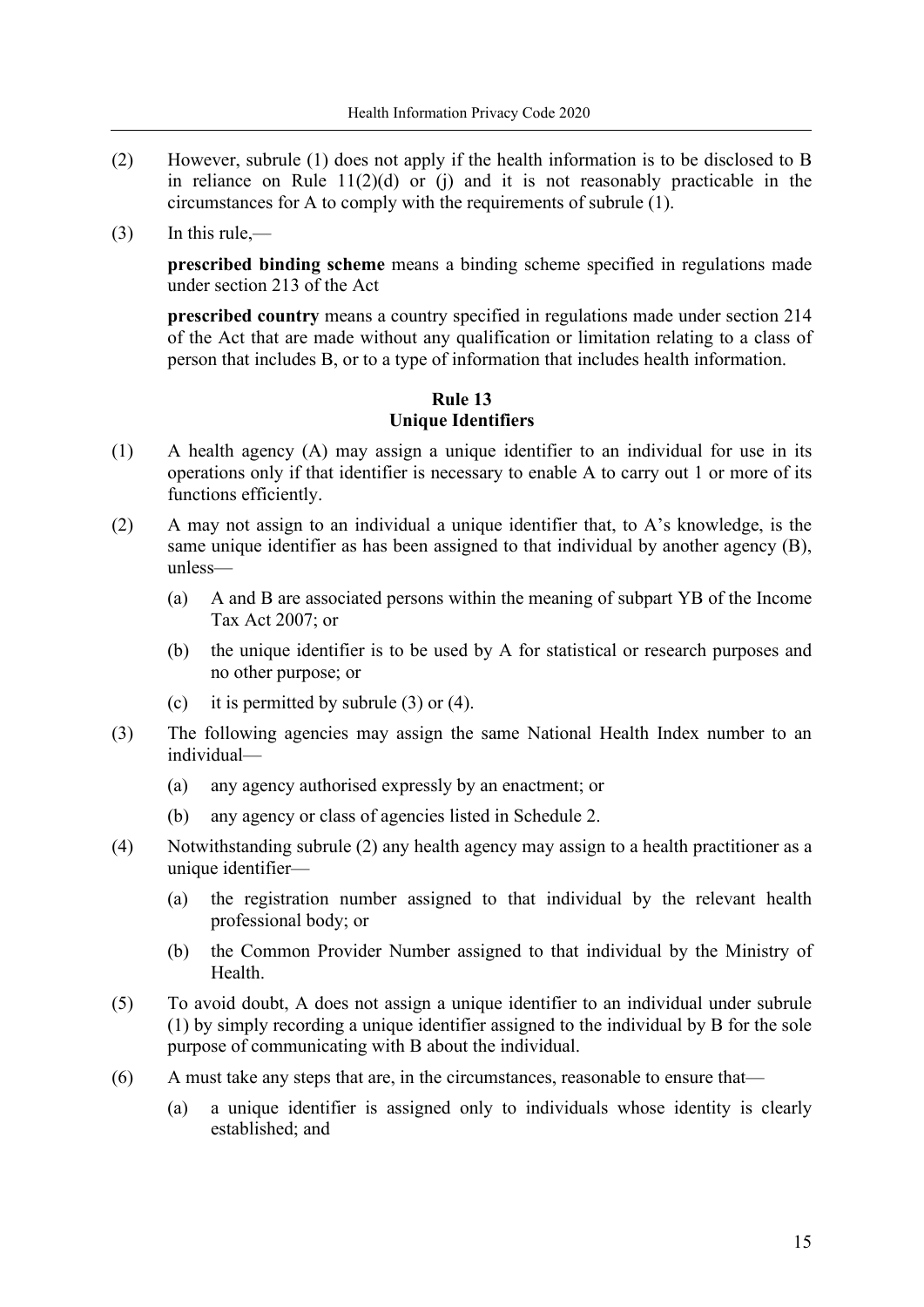- (b) the risk of misuse of a unique identifier by any person is minimised (for example, by showing truncated account numbers on receipts or in correspondence).
- (7) A health agency may not require an individual to disclose any unique identifier assigned to that individual unless the disclosure is for one of the purposes in connection with which that unique identifier was assigned or for a purpose that is directly related to one of those purposes.
- (8) Subrules 13(1) to  $(6)(a)$  do not apply to unique identifiers assigned before 30 July 1994.
- (9) However, subrule 13(2) applies to the assignment of a unique identifier on or after 30 July 1994 even if the unique identifier is the same as that assigned by another agency before that date.

### Part 3: Miscellaneous

#### **6 Charges**

- (1) For the purposes of charging under section 66 of the Act in relation to information privacy requests concerning health information, a health agency that is a private sector health agency must not require the payment, by or on behalf of any individual who wishes to make a request, of any charges in respect of a matter referred to in section  $66(1)(b)$  and  $66(2)(b)$  of the Act except in accordance with this clause.
- (2) Where an individual makes an information privacy request to a health agency that is not a private sector agency, the agency may, unless prohibited by law other than the Act or this code, make a reasonable charge—
	- (a) where, on a particular day, that agency has made health information available to that individual in response to a request, for making the same or substantially the same health information available in accordance with any subsequent request within a period of 12 months after that day; or
	- (b) for providing a copy of an x-ray, a video recording, an MRI scan photograph, a PET scan photograph or a CAT scan photograph.
- (3) Where an agency intends to make a charge under subclause (2) and the amount of the charge is likely to exceed \$30, the agency must provide the individual with an estimate of the charge before dealing with the request.

#### **7 Complaints of breach of code**

- (1) Every health agency must designate a person or persons to deal with complaints alleging a breach of this code and facilitate the fair, simple, speedy, and efficient resolution of complaints.
- (2) Every health agency to which this subclause applies must have a complaints procedure which provides that—
	- (a) when a complaint of a breach of this code is received—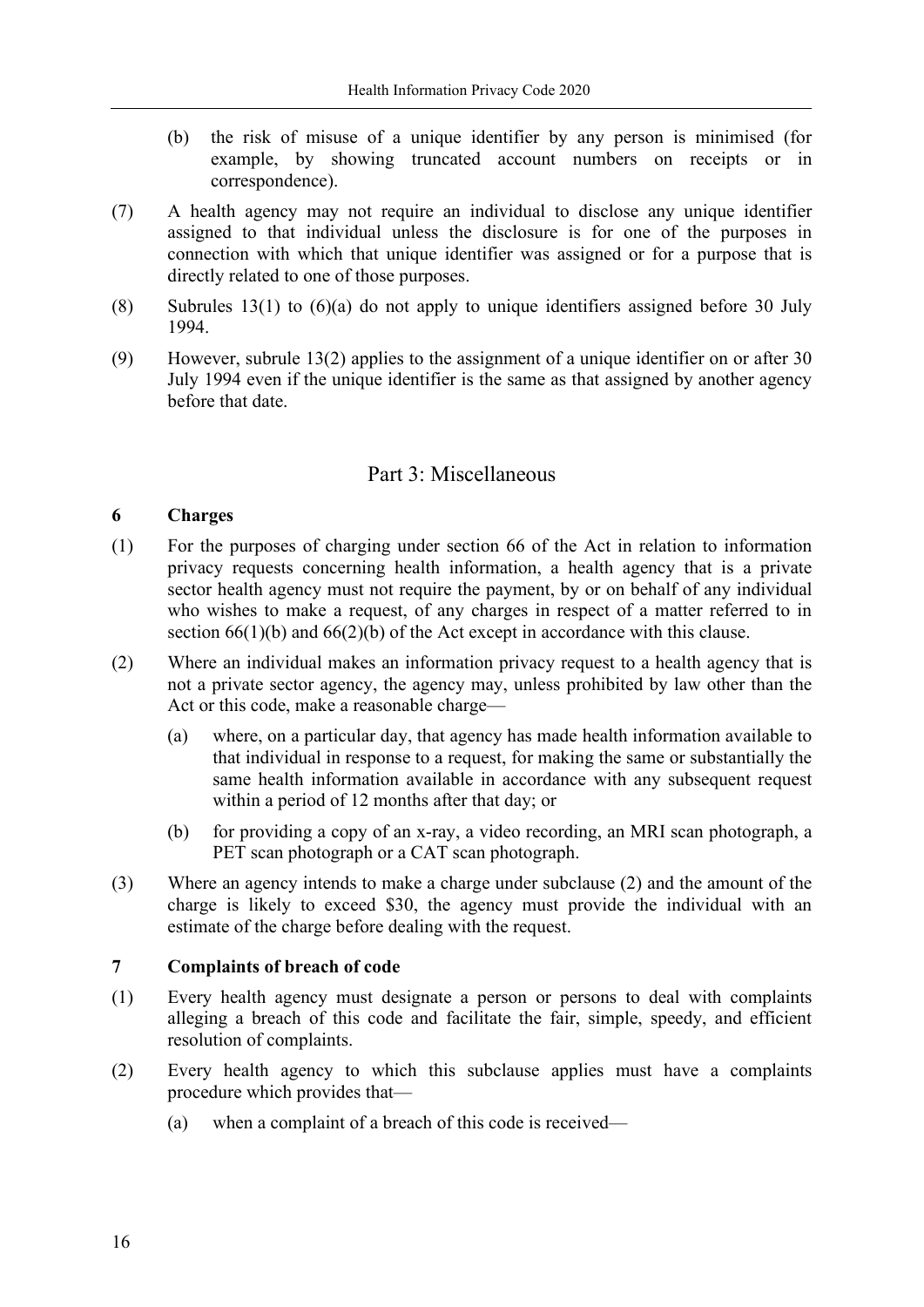- (i) the complaint is acknowledged in writing within 5 working days of receipt, unless it has been resolved to the satisfaction of the complainant within that period; and
- (ii) the complainant is informed of any relevant internal and external complaints procedures; and
- (iii) the complaint and the actions of the health agency regarding that complaint are documented; and
- (b) within 10 working days of acknowledging the complaint, the agency must—
	- (i) decide whether it—
		- (A) accepts that the complaint is justified; or
		- (B) does not accept that the complaint is justified; or
	- (ii) if it decides that more time is needed to investigate the complaint—
		- (A) determine how much additional time is needed; and
		- (B) if that additional time is more than 20 working days, inform the complainant of that determination and of the reasons for it; and
- (c) as soon as practicable after the agency decides whether or not it accepts that a complaint is justified, it must inform the complainant of—
	- (i) the reasons for the decision; and
	- (ii) any actions the agency proposes to take; and
	- (iii) any appeal procedure the agency has in place; and
	- (iv) the right to complain to the Privacy Commissioner.
- (3) Subclause (2) applies to any health agency specified in clause  $4(2)(a)$ , (c), (d), (e), (h), (i) and (j) or items 1 and 5 of Schedule 1.
- (4) Nothing in this clause is to limit or restrict any provision of Part 4 of the Act or sections 49 to 53.

#### **8 Revocation**

The Health Information Privacy Code 1994 is revoked.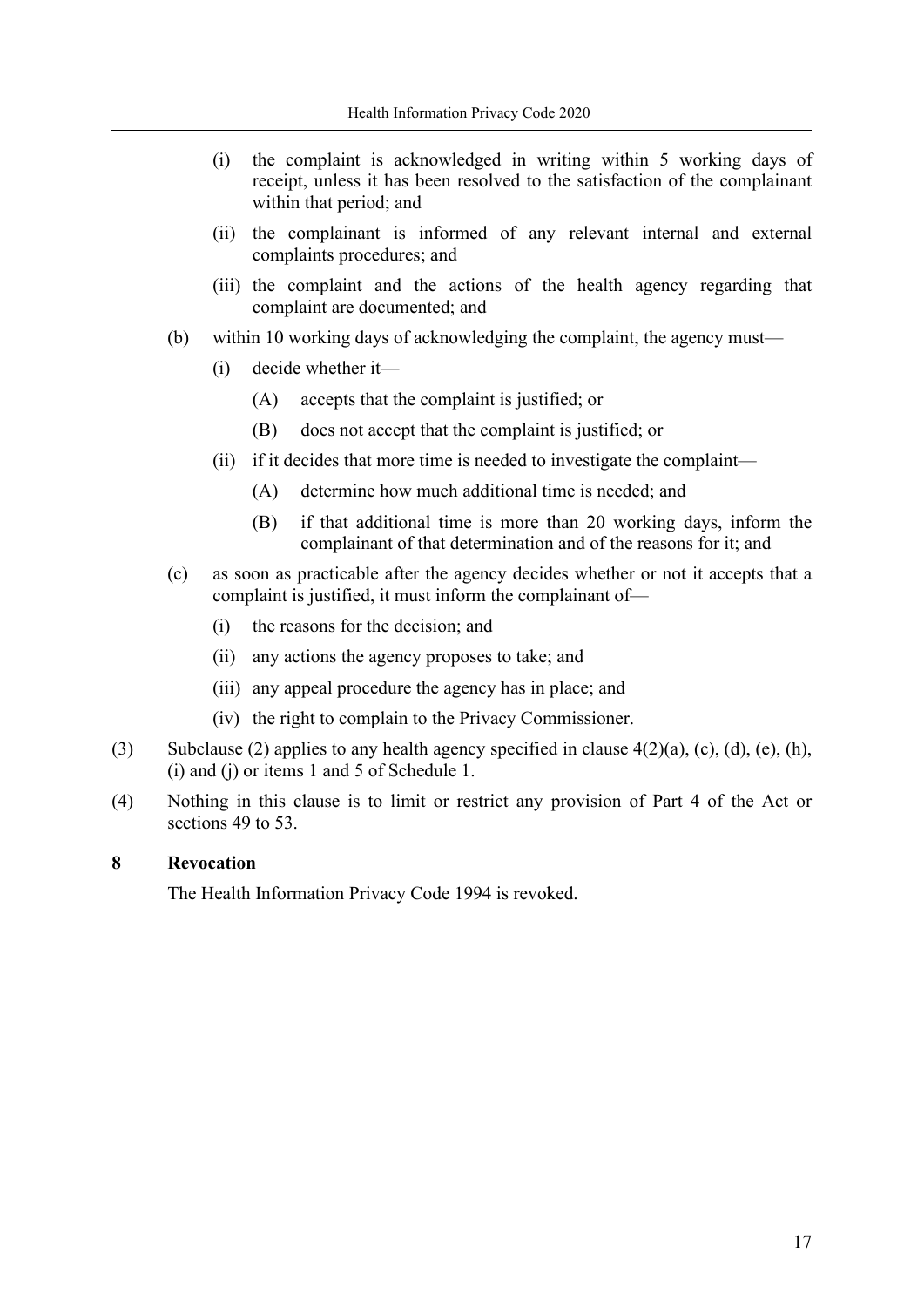## <span id="page-17-0"></span>**Schedule 1 Specified Health Agencies**

- (1) Accident Compensation Corporation
- (2) Health Research Council
- (3) Institute of Environmental Science and Research Limited
- (4) Ministry of Health
- (5) New Zealand Health Partnerships Limited
- (6) The Interchurch Council on Hospital Chaplaincy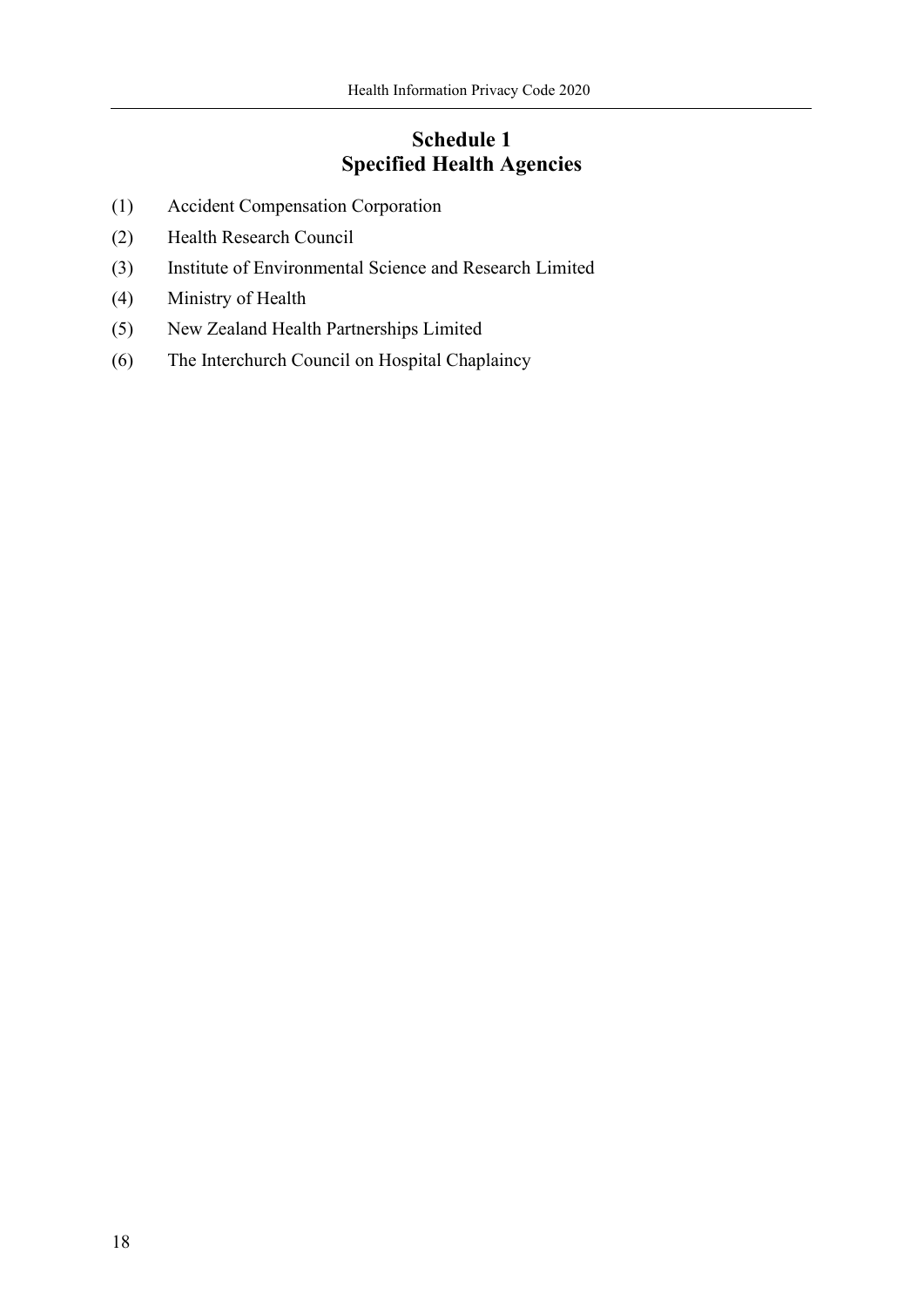## **Schedule 2 Agencies Approved to Assign NHI Number**

- (1) Accident Compensation Corporation
- (2) Department of Corrections Health Services
- (3) District Health Boards
- (4) Health Practitioners
- (5) Hospitals
- (6) Independent Practitioner Associations
- (7) MedicAlert Foundation New Zealand Incorporated
- (8) Ministry of Health
- (9) New Zealand Blood and Organ Service
- (10) New Zealand Defence Force Health Services
- (11) Pharmaceutical Management Agency of New Zealand
- (12) Primary Health Organisations
- (13) Any health agency which has a contract with the Accident Compensation Corporation or a District Health Board or the Ministry of Health to provide health or disability services.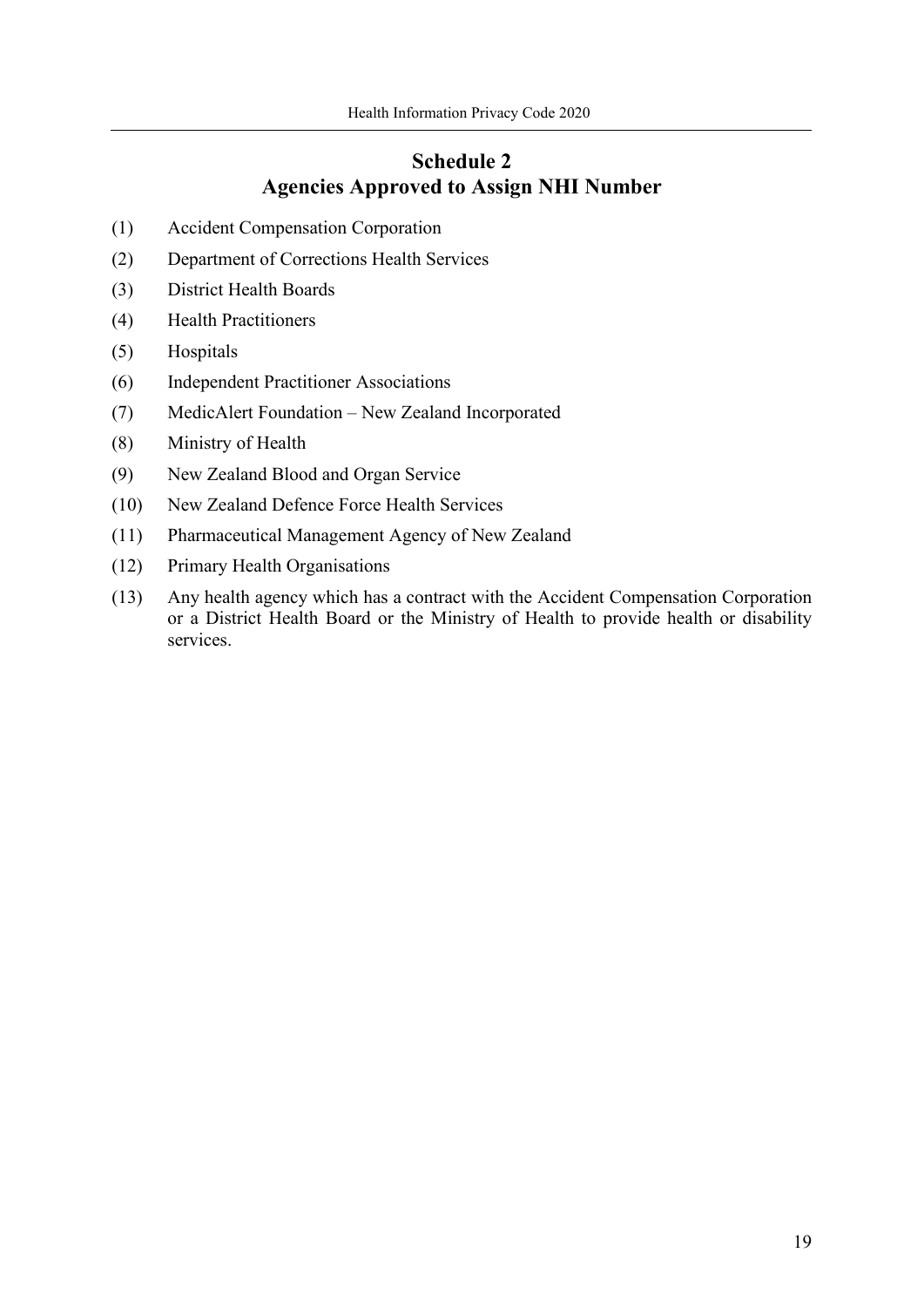### **Schedule 3**

## **Use and Disclosure of Information Derived from Newborn Babies' Blood Spot Samples**

Schedule 3 sets standards for how health information derived from the blood spot samples collected for the Newborn Metabolic Screening Programme may be used and disclosed.

All uses and disclosures of derived information must be—

- (a) for one of the permitted primary or permitted secondary purposes; or
- (b) authorised by the individual concerned or their representative; or
- (c) authorised by a close available relative where the individual is deceased or under 16.

#### (1) **Interpretation**

In this Schedule,—

**close available relative** has the meaning given to it by section 10 of the Human Tissue Act 2008

**derived information** means health information that was obtained from testing or examination of a blood sample collected in connection with the Newborn Metabolic Screening Programme

**permitted primary purpose** means a purpose directly connected with conducting and administering the Newborn Metabolic Screening Programme, including to—

- (a) conduct initial and repeat screening for metabolic or genetic disorders of blood samples taken from newborn babies;
- (b) conduct quality assurance and audit; and
- (c) develop new screening procedures

#### **permitted secondary purpose** means to—

- (a) assist the New Zealand Police in an investigation where biological material, a body part or a body has been discovered and no other avenue of identifying a person who is deceased or missing is practicable; or
- (b) conduct testing, intending to benefit the individual concerned or their family, that is authorised by—
	- (i) the individual concerned or their representative; or
	- (ii) a close available relative where the individual is dead or under 16; or
- (c) conduct an inquiry pursuant to Part 3 of the Coroners Act 2006; or
- (d) comply with a search warrant or court order; or
- (e) comply with a notice in writing from the chairperson of a mortality review committee pursuant to Schedule 5 of the New Zealand Public Health and Disability Act 2000; or
- (f) carry out research for which approval by an ethics committee and the Ministry of Health has been given.